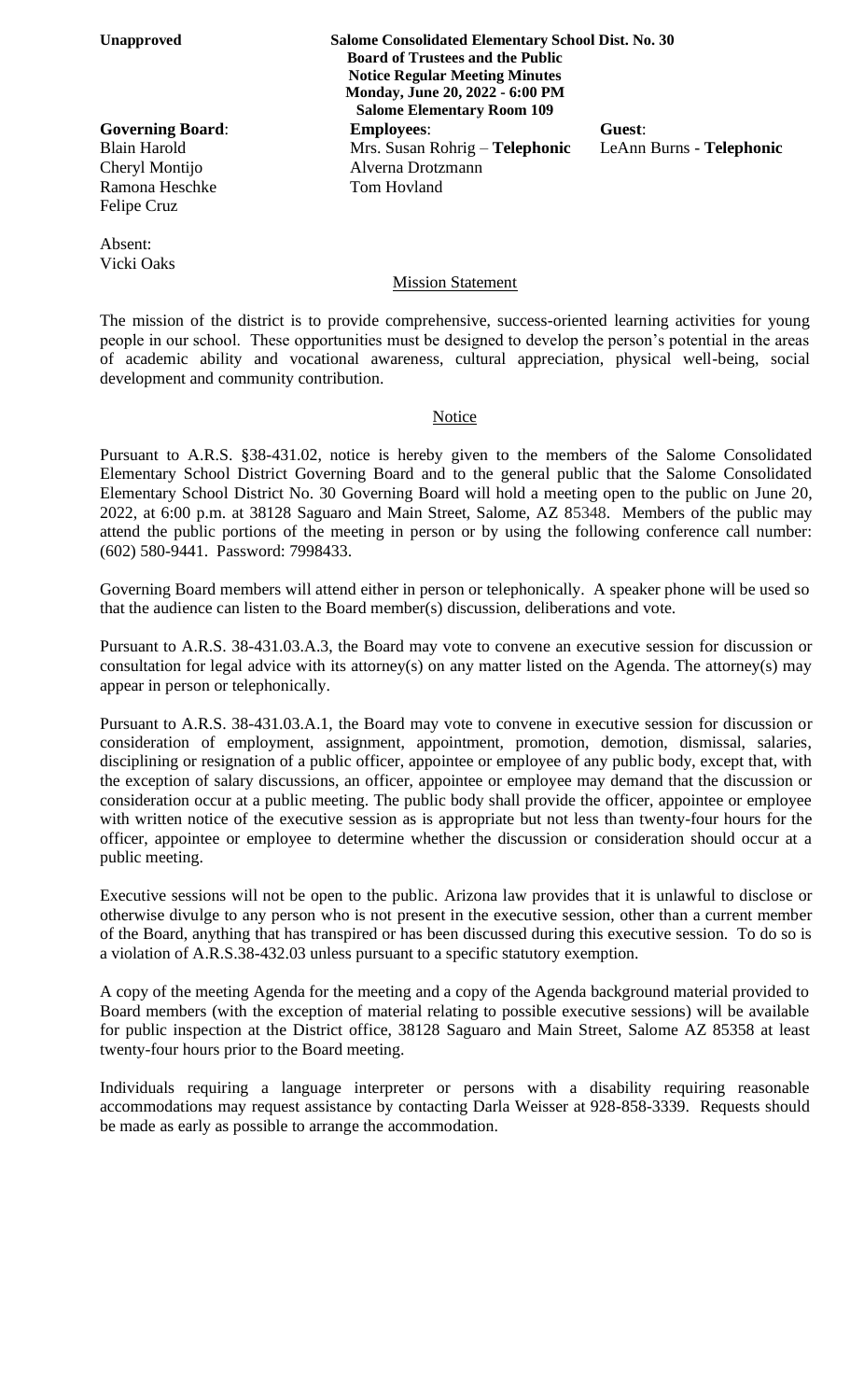## **Notice of Regular Meeting Minutes Monday, June 20, 2022 - 6:00 PM**

- 1. Call Regular Meeting of June 20, 2022 to order by Blain Harold at 6:00 pm.
- 2. Pledge of Allegiance
- 3. Approve Agenda of Regular Meeting of June 20, 2022 Cheryl Montijo moved to approve Agenda of Regular Meetin of June 20, 2022 – yes. Felipe Cruz seconded – yes. Ramona Heschke – yes. Blain Harold – yes. Motion carried

4. Consent Agenda

*All items listed under the Consent Agenda will be enacted by one motion. There will be no separate discussion of these items unless a request is made prior to the vote on the motion to remove an item from the Consent Agenda for further discussion and action. Such discussion and action shall take place on items removed from the Consent Agenda immediately following the vote on the Consent Agenda. Consent Agenda items may include any non-controversial subjects.*

- A. Minutes of Regular Meeting of May 9, 2022
- B. Resolution for Salary and Other Expense
- C. Ratify Payroll and Other Expense Vouchers:

Payroll Voucher #25 for PP23 dated 5/2022 in the amount of \$91,287.83; Payroll Voucher #27 for PP24 dated 6/3/2022 in the amount of \$134,327.13; Payroll Voucher #28 for PP25 dated 6/17/2022 in the amount of \$29,615.47; Expense Voucher #2228 dated 5/9/2022 in the amount of \$20,829.19; Expense Voucher #2229 date 5/24/2022 in the amount of \$41,475.07; Expense Voucher #2230 dated 6/7/2022 in the amount of \$16,083.15. Ramona Heschke move to approve Consent Agenda – yes. Cheryl Montijo seconded – yes. Felipe Cruz – yes. Blain Harold – yes. Motion carried

## 5. Summary of Current Events and Informational Reports:

*(Board members may ask questions or comment upon any item on the summary of current events, ask the Superintendent to follow up on any item listed, or to place any item on a future agenda for discussion and action).*

- A. Upcoming Events:
- June 6-30<sup>th</sup> Summer School
- B. Cafeteria Report
- C. Student Activities Report
- D. Student Council/Library Report
- E. Maintenance Report
- F. Administration The Administrator may speak to current events. •Administrative Report
- G. Board Member Members of the Board may speak to current events.

6. Call to the Public - *This is the time for the public to comment. Members of the Board may not discuss items that are not specifically identified on the agenda. Therefore, pursuant to A.R.S § 38- 431.01(H), action taken as a result of public comment will be limited to directing staff to study the matter, responding to any criticism or scheduling the matter for further consideration and decision at a later date*

7. New Business:

 A. Discussion of FY2020-21 Audit Report from William Dolbridge, CPA Felipe Cruz move to table Item 7A to July meeting. Cheryl Montijo seconded to table to the next meeting– yes. Ramona Heschke –agreed to Table Blain Harold – agreed to Table B. Discussion and possible action to approve the FY2022-23 Proposed Expenditure Budget

Felipe Cruz moved to approve FY2022-2023 Proposed Expenduture Buget – yes. Ramona Heschke seconded – yes. Cheryl Montijo – yes. Blain Harold – yes. Motion carried.